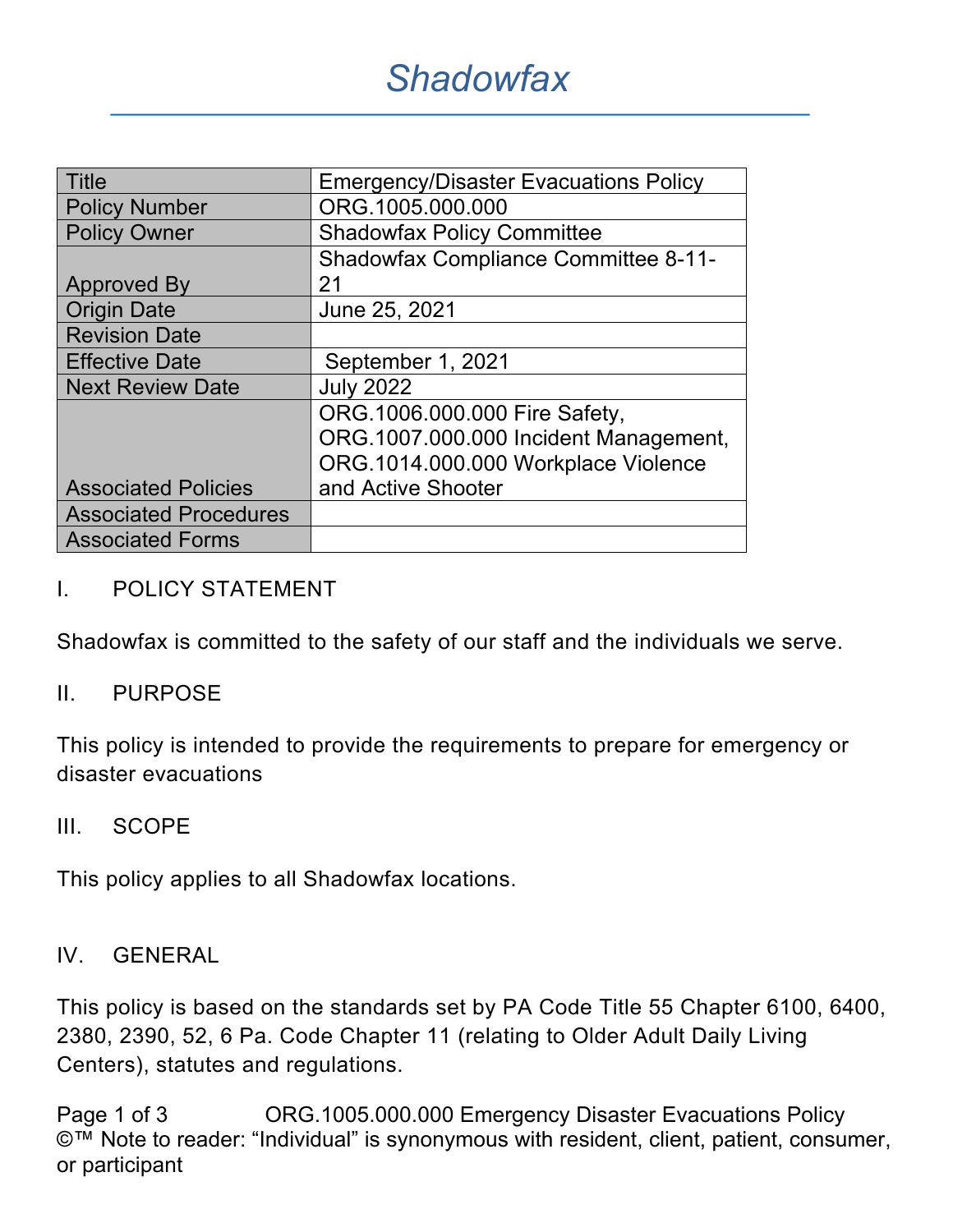# V. POLICY

Emergencies may be caused any number of events, including natural disasters, act of terrorism, workplace violence, public health emergencies, disease outbreaks, fires, public evacuation declarations, etc.

Each Shadowfax facility shall have a written emergency plan that provides for:

- 1. Both individual and staff responsibilities, means of transportation and an emergency shelter location.
- 2. Shelter of individuals during an emergency including shelter in place at the facility and shelter at locations away from the facility premises.
- 3. Evacuation of individuals from the facility building and to a location away from the facility premises. The evacuation routes and evacuation plans to exit the building may be the same as those required relating to fire drills, see policy ORG.1006.000.000 Fire Safety.
- 4. The telephone number of the nearest hospital, police department, fire department, ambulance and poison control center shall be posted by each telephone in the facility and include a procedure for action and who to contact in the event of a public health emergency such as a natural disaster, act of terrorism, or disease outbreak.
- 5. Evacuation routes shall be posted.
- 6. Evacuation plans shall provide for removal of all persons from the facility in a single trip.
- 7. A method for facility staff to contact emergency contacts for individuals as soon as reasonably possible when an emergency arises.
- 8. A method for facility staff to inform emergency contacts that the emergency has ended and to provide instruction as to how they can safely be reunited, as applicable.
- 9. Emergency plans shall be reviewed at least annually and updated as necessary. Each review and update of the emergency plan shall be documented in writing and kept on file at the facility location.
- 10. Each facility person shall receive training regarding the emergency plan at the time of initial employment, on an annual basis and at the time of

Page 2 of 3 CRG.1005.000.000 Emergency Disaster Evacuations Policy ©<sup>™</sup> Note to reader: "Individual" is synonymous with resident, client, patient, consumer, or participant